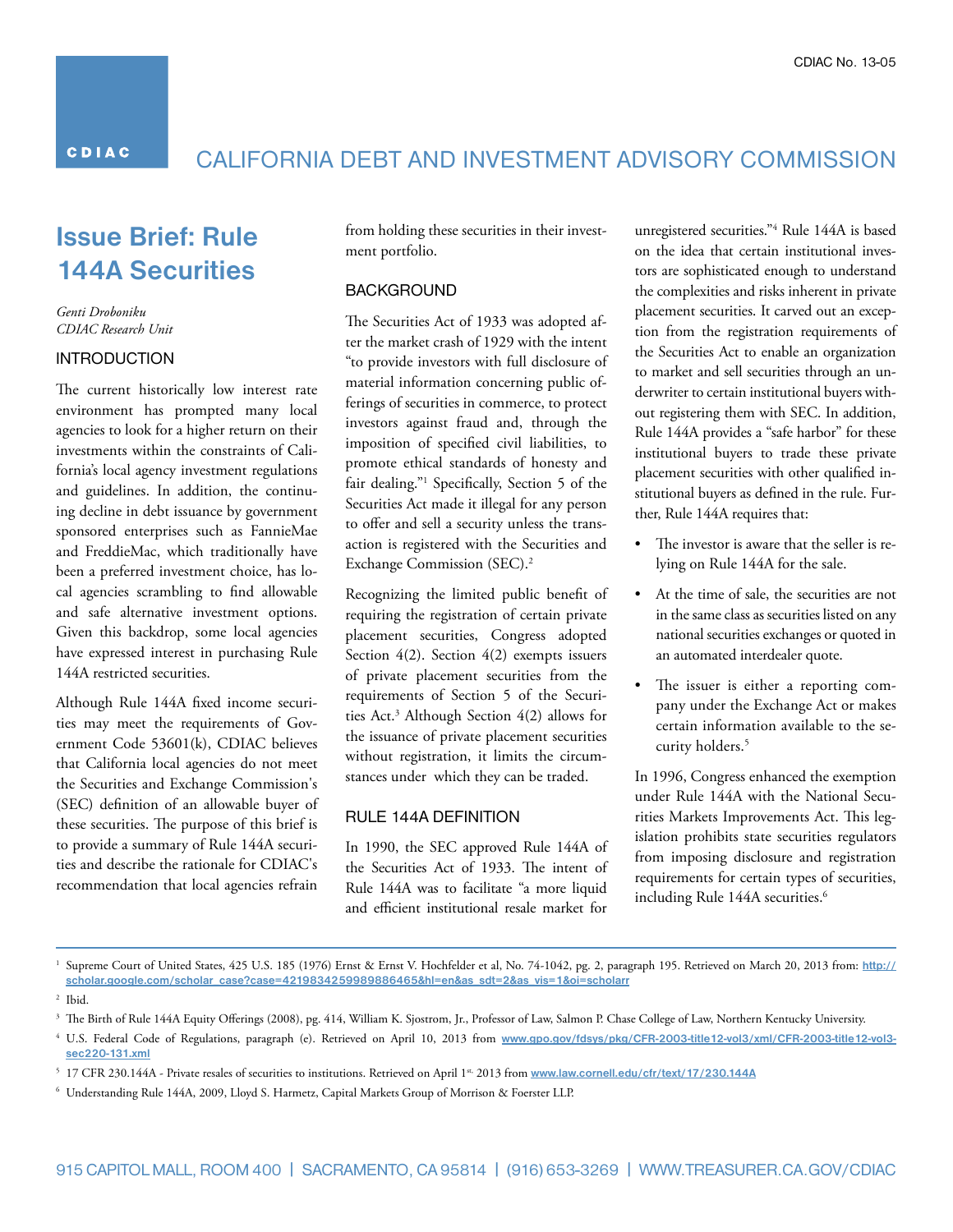### **ELIGIBILITY**

## Qualified Institutional Buyers (QIBs)

The SEC allows only qualified institutional buyers (QIBs) to trade Rule 144A securities. These institutions are large sophisticated organizations with the primary responsibility of managing large investment portfolios with at least \$100 million in securities. Appendix A provides the SEC definition of QIB.

## securities and Trading

Issuers are allowed to raise both debt and equity capital through Rule 144A private placements, although the vast majority of capital is raised through debt financings. The private nature of Rule 144A securities makes it difficult to determine the size and the make-up of the market. It is estimated that between 2006 and 2010 both U.S. and foreign issuers raised more capital through 144A offerings than through initial public offerings. The SEC calculated that in 2010, using Rule 144A offerings, companies raised more than \$200 billion in capital. The same year, private placements surpassed public offerings by eight percent.<sup>7</sup>

One main reason for the shift from public to private offerings is the Sarbanes-Oxley Act (SOX). Responding to the collapse of several U.S. companies, Congress adopted SOX in 2002 and designated the SEC as the implementing agency. The SEC released a number of new regulations for companies seeking to issue public offerings, creating additional restrictions and increasing compliance expenses for issuers. Many of the requirements exempted Rule 144A private placements, prompting issuers to choose them over public offerings.<sup>8</sup>

In 1990, the National Association of Securities Dealers Automated Quotations (NAS- DAQ) created *Private Offerings, Resales and Trading Through Automated Linkages* (POR-TAL) – an industry-wide trading system designed to facilitate the exclusive secondary trading by QIBs of Rule 144A securities. PORTAL is currently the main trading platform for these securities. Its creation legitimized, expanded, and provided needed liquidity for the private placement market.

## Public Entities as QIBs

Rule 144A stipulates that public agencies who invest for the benefits of their employees qualify as QIBs. Specifically, subsection  $144A$  (a)(1)(i)(D) defines these public institutions as "*any plan established and maintained by a state, its political subdivisions, or any agency or instrumentality of a state or its political subdivisions, for the benefit of its employees*".9 In California such agencies would include any pension fund that exceeds the \$100 million threshold in investments. CalSTRS and CalPERS are examples of QIBs qualifying under these terms.

## PUBLIC AGENCIES CHALLENGE THE QIB QUALIFICATION **REQUIREMENTS**

## alaska sovereign wealth fund

Some local agencies have used a 2011 SEC's opinion that the Alaska Sovereign Wealth Fund (Alaska Fund) qualified as a QIB as an indication that other non-pension fund local agencies also qualify as QIBs. The Alaska Fund, primarily funded by oil royalties and reinvestment earnings, is managed by the Alaska Permanent Fund Corporation, a public corporation wholly-owned by the State of Alaska. Unlike other government funds, the Alaska Fund distributes a significant portion of the net income to the state's residents every year. In its response to Alaska Fund's request for interpretation of whether it was a "qualified institutional buyer", the SEC wrote: "… *the Division is of the view that the Fund, although it is not organized as an entity specifically listed in Rule 144A (a)(1)(i)(H), may be treated as a "qualified institutional buyer" as defined in that rule if it satisfies the other requirements of that definition.*"10

Although technically a public entity, the Alaska Fund differs in structure and purpose from California public agencies and should not be used as validation that nonpension fund public agencies qualify as QIBs. The Alaska Fund's sole purpose is to invest oil royalties paid to the State. On the other hand, the primary function of a local agency is not to benefit its employees, but ideally to provide services to taxpayers.

## Florida State Board of Administration

Another challenge to the SEC rule came from the Florida State Board of Administration (FA-SBA) which is responsible for administering and investing more than \$160 billion in public funds, most of which is for the state retirement system. The FA-SBA also manages the Local Government Investment Pool (LGIP), which is similar to California Local Agency Investment Fund (LAIF).

During the early and mid-2000s the FA-SBA hired a former SEC attorney to seek clarifications from the SEC as to whether the FA-SBA's LGIP fund would qualify as a QIB, with the goal of purchasing Rule 144A securities. In its response the SEC wrote "*we read very strictly Rule 144A and what entities qualify as qualified institutional buyer*" and that local governments are not QIBs.<sup>11</sup>

<sup>7</sup> SEC, "Capital Raising in the U.S.: The Significance of Unregistered Offerings Using the Regulation D Exemption", pg. 3. Retrieved on March 15, 2013 from **[www.sec.gov/](www.sec.gov/info/smallbus/acsec/acsec103111_analysis-reg-d-offering.pdf)  [info/smallbus/acsec/acsec103111\\_analysis-reg-d-offering.pdf](www.sec.gov/info/smallbus/acsec/acsec103111_analysis-reg-d-offering.pdf)** 

<sup>&</sup>lt;sup>8</sup> Yu Gao, The Sarbanes-Oxley Act and the Choice of Bond Market by Foreign Firms, pg. 2. Retrieved on March 10, 2013 from: http://w4.stern.nyu.edu/emplibrary/ **[SOX\\_BondMkt\\_YuGAO.pdf](http://w4.stern.nyu.edu/emplibrary/SOX_BondMkt_YuGAO.pdf)** 

<sup>9</sup> See 144A (a)(1)(i)(D) at **<http://taft.law.uc.edu/CCL/33ActRls/rule144A.html>** 

<sup>10</sup>**<www.sec.gov/divisions/corpfin/cf-noaction/2011/alaskapermanentfund-071411-501a.htm>**

<sup>11 &</sup>quot;Florida State Board of Administration skirted legal advice, gambled on risky investments" *Florida Bay Times*, September 18, 2010.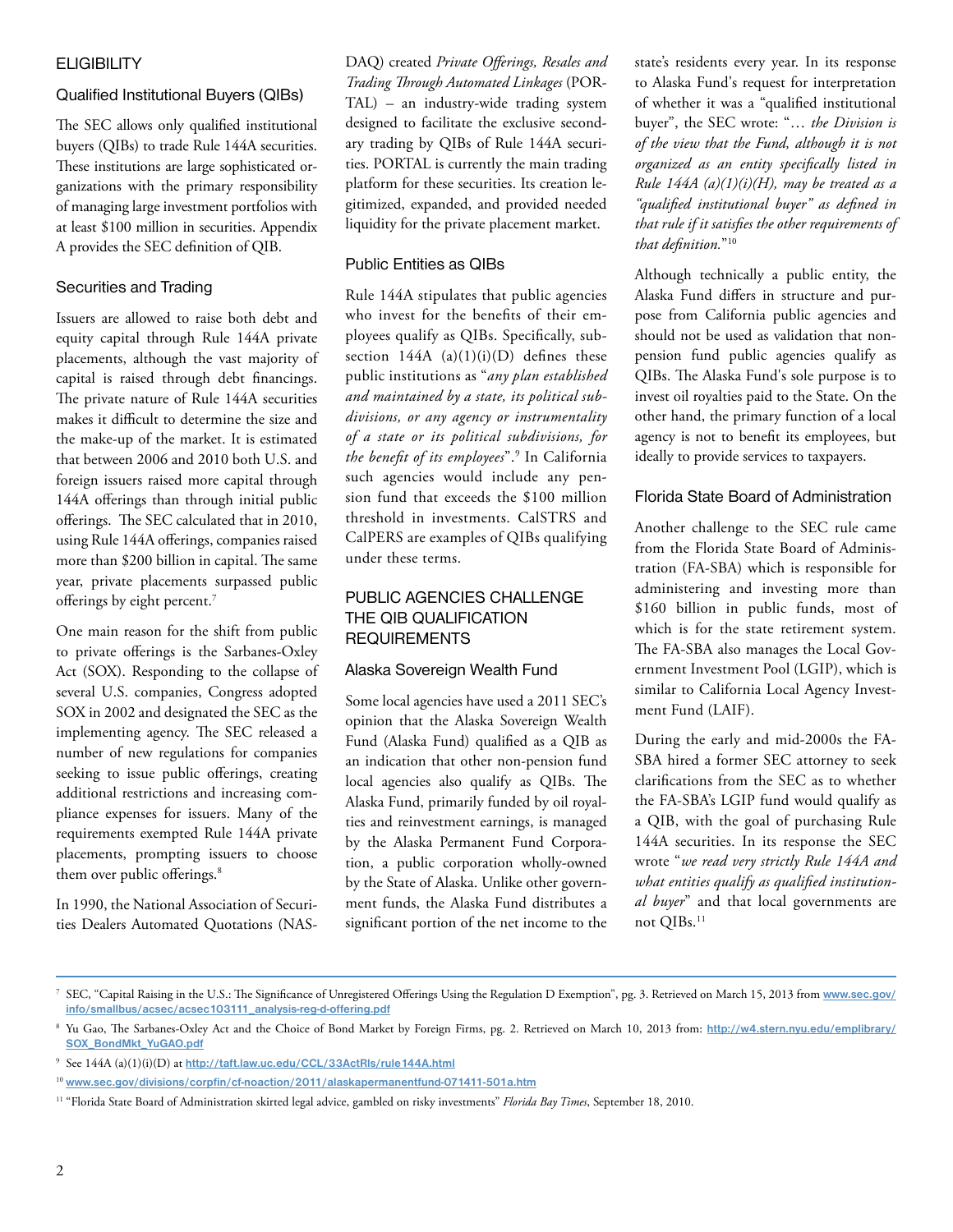The FA-SBA continued to press additional legal avenues to demonstrate their status as a QIB. Further legal opinions in 2007 concluded that the FA-SBA did not qualify as a QIB and, therefore, was not eligible to purchase 144A private placement securities. Nonetheless, using a subsection of the Investment Company Act of 1940, the FA-SBA determined that LGIP met the standard of a "qualified purchaser" and purchased \$2 billion in 144A securities. By the end of 2007, the 144A securities purchased for LGIP had lost most of their value.

In 2008, the SEC opened an investigation and requested documents related to the FA-SBA's ability to acquire Rule 144A securities and its status as a QIB. In July of 2008, the SEC ordered a full fraud investigation on the FA-SBA and the banks that sold it Rule 144A securities. In 2010, the SEC ended the investigation of the FA-SBA with no enforcement action. However, the investigation termination letter also stated that it "*must in no way be construed as indicating* 

#### *that the party has been exonerated or that no action may ultimately result from the staff's investigation of that particular matter.*"

Local agency funds in California are more closely aligned with the FA-SBA's LGIP than the Alaska's Fund, but the general overall SEC consensus is that local governments do not qualify as QIBs and are not allowed to purchase Rule 144A securities. Doing otherwise, local agencies would risk not only the safety of their investments, but a possible SEC investigation.

#### **CONCLUSION**

As stated in Section 53600.5 of Government Code, the primary objective of any institution investing public funds is to safeguard principal, maintain liquidity, and then generate return. Section 27000.5 of the Government Code lists the same objectives for county treasurers and boards of supervisors. These provisions intend to safeguard public funds and promote prudent investments as well as to maintain the public trust in public institutions.12 Anytime a public agency purchases securities which are not clearly called out in statute it takes on investment, political or legal risk. Section 53601(k) of the Government Code provides that public agencies may invest in "medium-term notes, defined as all corporate and depository institution debt securities with a maximum remaining maturity of five years or less, issued by corporations organized and operating within the United States or by depository institutions licensed by the United States or any state and operating within the United States." While Rule 144A Securities may technically meet the *organized and operating*, maturity and credit requirements of Section 53601(k), CDIAC believes that SEC rulings regarding QIBs indicate that local agencies are not eligible investors in these securities because local agencies are not QIBs. Based on this finding, CDIAC recommends against local agencies purchasing 144A securities.

# **Appendix A**

#### QUalIfIeD INsTITUTIONal bUyeRs DEFINITION - SEC OUTLINE

- a. For purposes of this section, *qualified institutional buyer* shall mean:
	- 1. Any of the following entities, acting for its own account or the accounts of other qualified institutional buyers, that in the aggregate owns and invests on a discretionary basis at least \$100 million in securities of issuers that are not affiliated with the entity:
		- i Any *insurance company* as defined in **[section 2\(a\)\(13\)](http://taft.law.uc.edu/CCL/33Act/sec2.html%23a.13)** of the Act ;

Note: A purchase by an insurance company for one or more of its separate accounts, as defined by **[section 2\(a\)](http://taft.law.uc.edu/CCL/InvCoAct/sec2.html%23a.37) [\(37\)](http://taft.law.uc.edu/CCL/InvCoAct/sec2.html%23a.37)** of the Investment Company Act of 1940 (the "Investment Company Act"), which are neither registered under section 8 of the Investment Company Act nor required to be so registered, shall be deemed to be a purchase for the account of such insurance company.

- A. Any *investment company* registered under the Investment Company Act or any *business development company* as defined in **[section 2\(a\)\(48\)](http://taft.law.uc.edu/CCL/InvCoAct/sec2.html%23a.48)** of that Act;
- B. Any *Small Business Investment Company* licensed by the U.S. Small Business Administration under section 301(c) or (d) of the Small Business Investment Act of 1958;
- C. Any *plan* established and maintained by a state, its political subdivisions, or any agency or instrumentality of a state or its political subdivisions, for the benefit of its employees;
- D. Any *employee benefit plan* within the meaning of title I of the **[Employee Retirement Income Security Act of](http://www.law.cornell.edu/uscode/29/1001.html)  [1974](http://www.law.cornell.edu/uscode/29/1001.html)**;
- E. Any trust fund whose trustee is a bank or trust company and whose participants are exclusively plans of the types identified in paragraph  $(a)(1)(i)(D)$  or  $(E)$  of this section, except trust funds that include as participants individual retirement accounts or H.R. 10 plans.
- F. Any *business development company* as defined in **[section](http://taft.law.uc.edu/CCL/InvAdvAct/sec202.html%23a.22)  [202\(a\)\(22\)](http://taft.law.uc.edu/CCL/InvAdvAct/sec202.html%23a.22)** of the Investment Advisers Act of 1940;

<sup>12</sup>*[California Local Agency Investment Guidelines](http://www.treasurer.ca.gov/cdiac/laig/guideline.pdf)*, p. 9